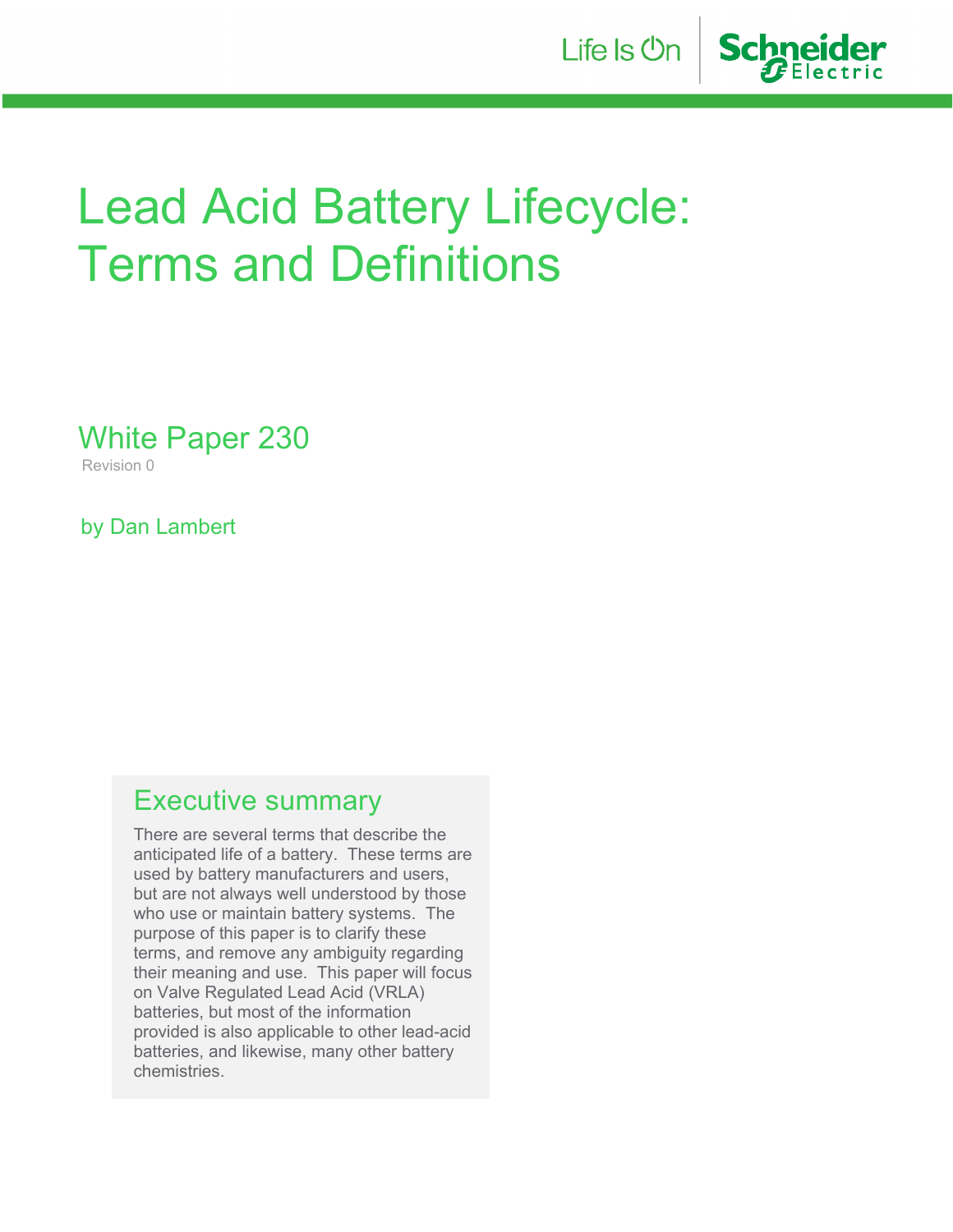#### **Introduction**

Battery life can be described by a number of terms, some of which are clearly defined by battery organizations and well understood by those in the battery industry, and some of which are informal terms without clear definitions. As a result, terms intended to describe battery life can confuse or mislead end users who are not completely familiar with battery jargon.

Additionally, several environmental conditions affect battery life and must be considered when the end user is selecting batteries for an application.

To explain what "battery life" terms mean, and why they are used, this paper will describe the terms independently. Following this description, and to explore what battery life terms mean for real world applications, a discussion of a few of the primary environmental variables are provided.

#### Battery life terms

#### **Design life**

Prior to creating a battery, the designer knows all of the basic parameters that the battery must meet. Voltage, ampacity, case size, and design life are all part of the original specification. The designer's job is to ensure that there is enough active material and electrolyte within the designated case size to provide the voltage and ampacity requirements over the period specified by the design life. The design life is the life expectancy the manufacturer says the battery is capable of, provided that all of the specification parameters are maintained.

The Design Life specification varies from manufacturer to manufacturer, and also from battery model to battery model. The basic Design Life categories for a VRLA battery are 5 year, 10 year, and 12 year. There are several non-standard design life specifications from various manufacturers, but these are not provided by all manufacturers.

The Design Life specification includes all of the environmental variables that typically affect battery life. To follow the specification, it is typical that the following parameters must be met:

- Float voltage accuracy
- Frequency of discharges
- Number of discharges
- Maximum discharge rate
- Depth of discharges
- End voltage limit
- Operating temperature
- The amount of ripple current and voltage allowed, during charging as well as discharging

This is a very strict regimen that has to be followed very accurately in order to achieve the Design Life. Not many installations can maintain that level of control.

#### **Service Life**

Unlike Design Life, Service Life has no real specification. What Service Life really designates is approximately how long a battery of a given Design Life will remain

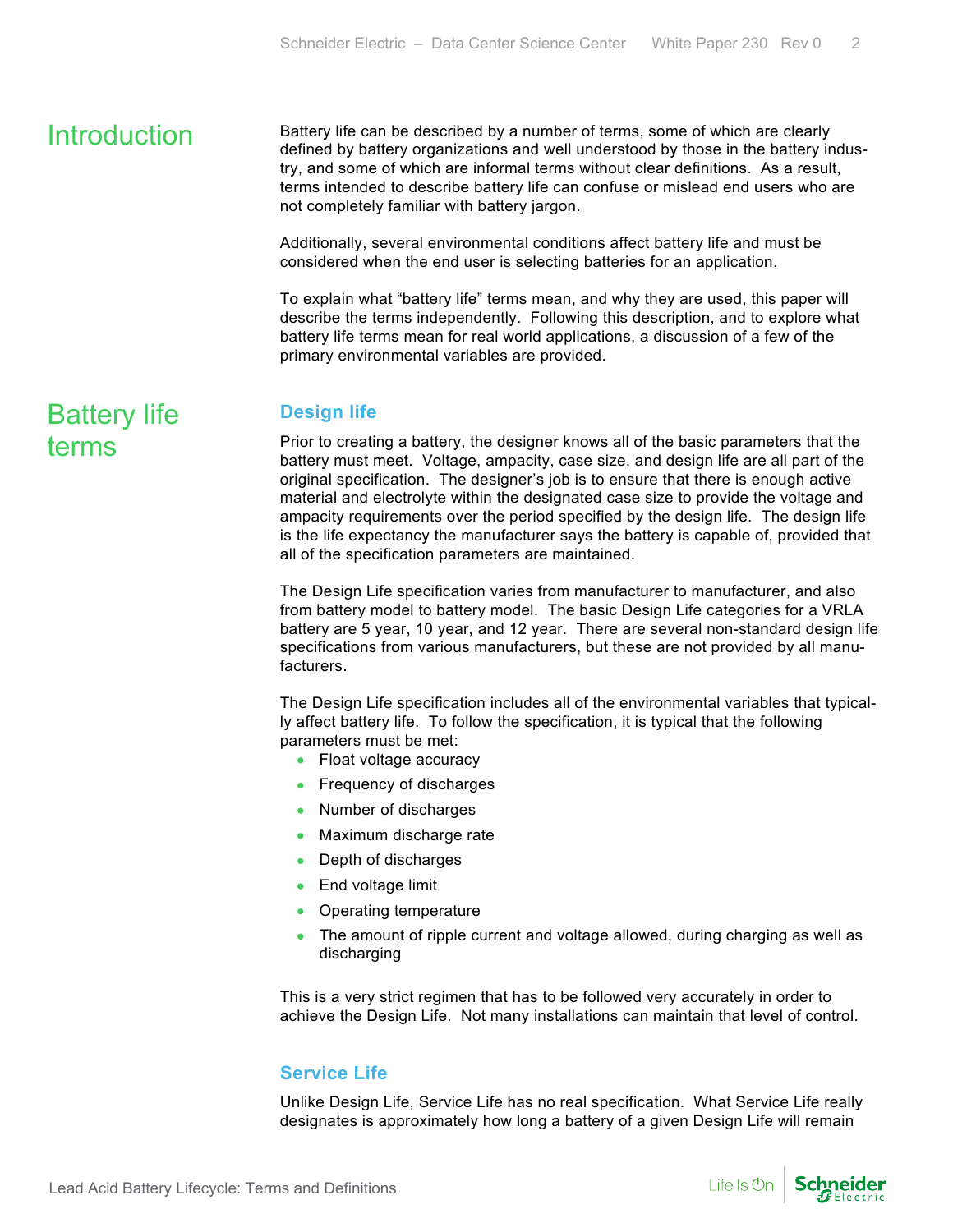reliable, given the real world environment in which it is used. This is generally more of a site-specific life estimate.

When used in uninterruptible power supply (UPS) systems, the environment, both electrically and physically, can be extremely harsh. With modern high efficiency UPS designs, the battery has become much more important as a part of the filtering capability of the UPS. This is because newer designs have eliminated much of the ferroresonance and capacitance that provided the basis for the legacy systems to ride through minor variations in both input power and load fluctuations.

The battery system has, increasingly, been used to meet the capacitance requirement that stabilizes the load on the inverter. This causes numerous microdischarges, which, coupled with the requirement to meet the demands of more frequent, high-rate discharges caused by utility fluctuations, places the UPS battery on a significantly shortened life cycle trajectory. There are also a number of environmental and electrical factors that affect battery life, and those will be discussed next.

# **Physical** environment concerns

**Temperature** – The temperature of the area where the batteries are installed is critical. The temperature of the VRLA battery is typically specified at 25°C (77°F) for North America, and 20°C (68°F) for the rest of the world. This specification is for the INTERNAL temperature of the battery, and not for the ambient room temperature. The internal temperature is generally  $\sim$ 1°C (2°F) higher than the ambient room temperature. The temperature difference from top to bottom in a battery room may also be as much as  $5^{\circ}$ C (10 $^{\circ}$ F). It is important to note that increasing the temperature by 10°C (18°F) will result in roughly a 50% reduction in service battery life. Reducing the temperature by the same amount will also reduce the capacity of the battery by roughly 25%.

**Proper commissioning** – It is critical to precisely follow the manufacturer's specification for the initial charging of the battery, prior to testing and placing the battery in service. Failure to follow this procedure carefully introduces a high likelihood that the battery will never perform to its potential, and may significantly reduce the service life of the battery.

**Stability** – The battery needs to be installed in a stable environment. It doesn't perform well in situations where the temperature varies widely, or where one area of the battery is markedly hotter or cooler than the rest of the string. Batteries don't endure vibration well either, therefore a stable foundation is required.

**Corrosive environments** – The VRLA battery is specifically designed to be installed in occupied spaces, meaning the places where people normally work. Corrosive environments are not places where people normally work, but sometimes batteries are relegated to the most obscure space within a facility. If the battery is not installed in an occupied space, care must be taken to ensure that the environment is not corrosive at the very least.

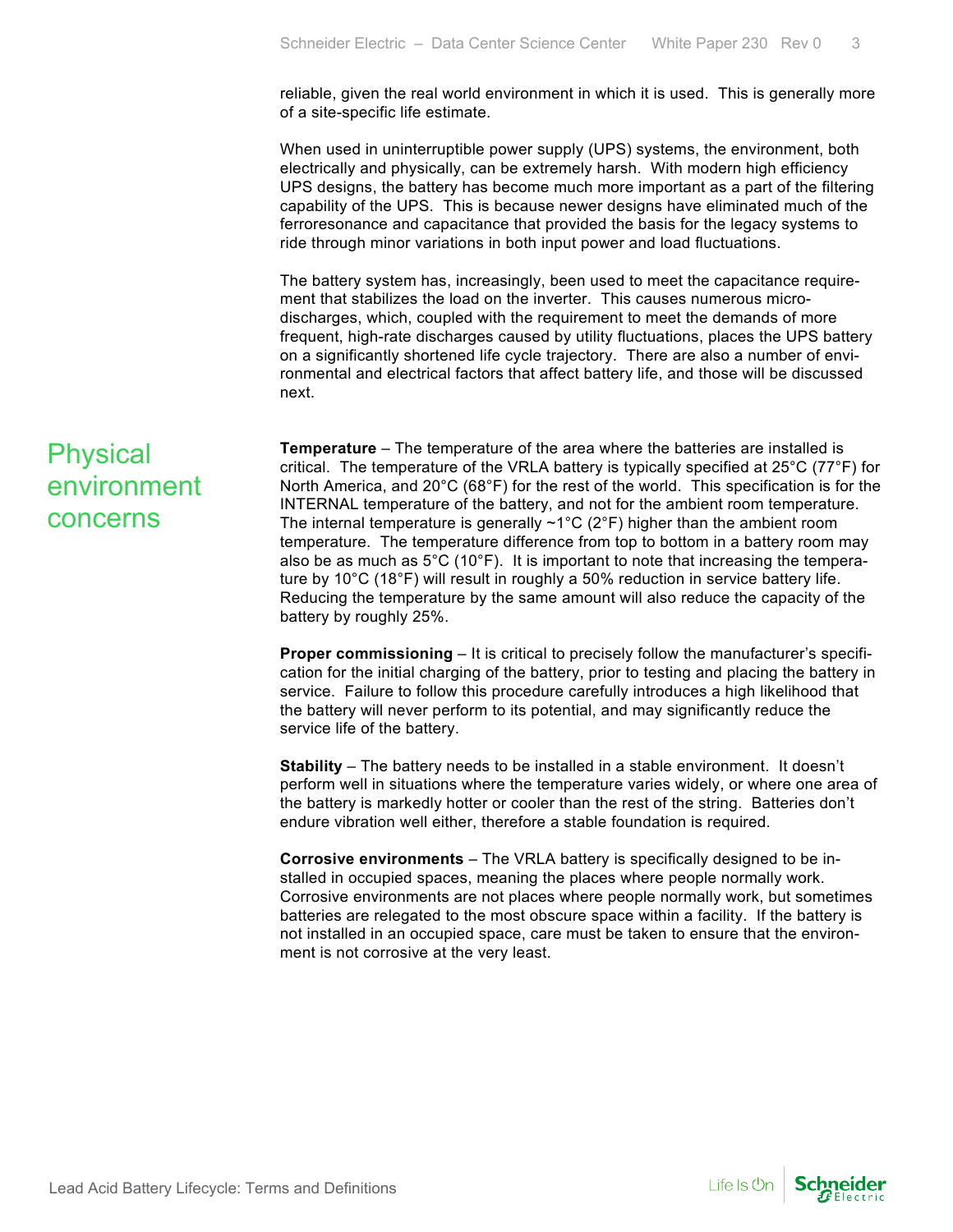# **Electrical** environment concerns

**Charge voltage** – Each individual battery model has a specific charge voltage per cell that it is designed to perform optimally at. This varies from model to model, and from manufacturer to manufacturer. It is critical that the manufacturer's recommendations be followed very closely. With VRLA batteries, there is a very small range of voltage that will allow the battery to properly polarize the positive and negative plates. The battery must operate within this range to achieve the best life expectancy. Some manufacturers allow a significant increase in voltage for rapid recharging following a discharge. DO NOT increase voltage for recharge or "equalization" unless the manufacturer specifically recommends this action for the particular brand and model of battery installed.

**Charge current** – Each battery brand and model has a specification for the maximum charge current allowed. It is very important to insure that the charging source does not overcharge the battery, as this can cause internal failures.

The opposite end of the charge current spectrum deserves attention, as well. The nominal stable state charge, often referred to as "float charge" is also part of the charging regime. The typical float charge level of a stable state battery is roughly 100 mA per 100 AH of battery capacity. This is not a precise number, and varies with battery design and construction, but it is something that must be watched for significant changes.

The typical UPS battery will not see a truly stable float current due to the rectifier and inverter variations that occur due to changes in input voltage and load factor, but it is recommended that the float current level be observed as an indicator of potential changes within the battery string.

**AC ripple voltage and current** – While the effects and indications of these two variables are quite different, it is important to note that either one, in excessive amounts, have the potential to damage a battery. It is highly recommended that the manufacturer of the battery be consulted regarding the limits of AC ripple within the string.

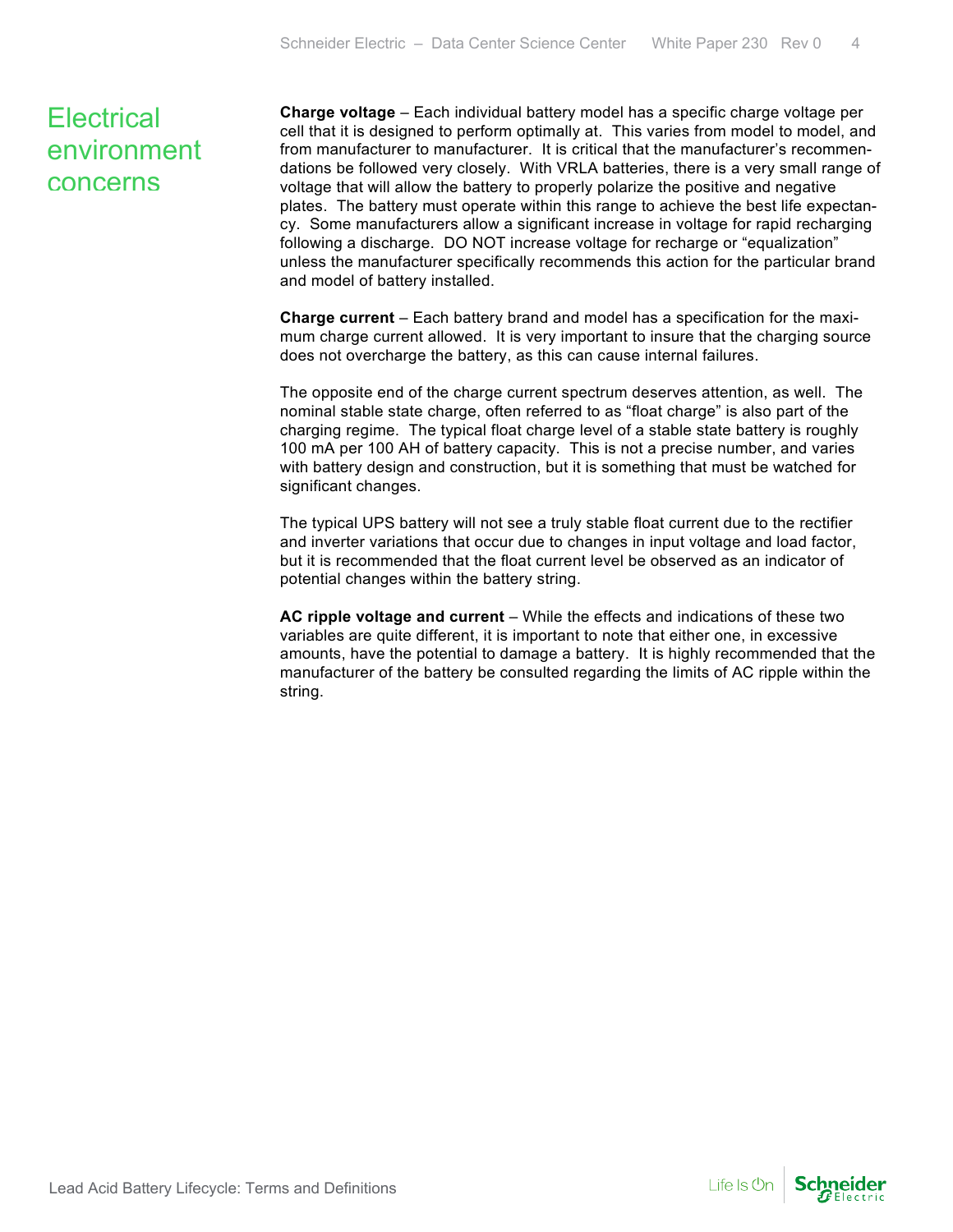## Conclusion

What does all of this mean to the end user? What is the big difference between Design Life and Service Life?

If one looks at these terms, and considers them with the simplest explanation, it is easy to see that Design Life is the life expectancy the manufacturer says the battery is capable of, provided that all of the specification parameters are maintained. It is also relatively easy to see that, because of the real-world physical and electrical environmental variables, it is highly unlikely that the Service Life will be anywhere near the Design Life.

Design Life is how long the battery will likely live, given a virtually perfect environment and charge/discharge cycle. The battery is charged to a stable voltage and maintained very accurately by a rectifier that provides very clean DC power. When it is discharged, the discharge is a long duration, low amperage current flow that allows the available active material to be used very efficiently. This type of service is much more likely to be seen in a Central Office environment for a telecommunications provider.

Service Life is how long the battery will probably live, given that it will have to endure all of the variables that are typically very hard to control. The end user can't control how frequently the utility experiences a fluctuation, and the temperature fluctuations are generally larger than the ideal. When a discharge occurs, which happens more frequently than many would believe, the profile is almost the exact opposite of the previous description. The battery is typically sized to provide power for only a brief period of time, but the load demand is very high during the discharge. This discharge profile is a very high amperage discharge for only a few minutes, which does not allow for efficient use of the available active material. The battery is then recharged at a very high current to build the storage capacity up as quickly as possible, so that it can be ready if another outage occurs. Even when the battery is fully recharged, it is very difficult to control how the load profile changes from moment to moment without micromanaging all of the equipment installed. This is beyond the ability of most end users.

Due to the very nature of how most users employ a UPS system, the Service Life provided by most of the batteries is quite good. The UPS battery will experience as many discharges per year, whether in large events or by micro-discharges, as many standby batteries see in their lifetime. Depending on the UPS design, and also on the equipment type that is being fed by the UPS, it is not unusual to see a significant amount of electronic noise and harmonic reflection on the DC bus. All of these are factors that contribute to reduced life.

In today's market, it is quite normal for an end user to specify the very best twelve year Design Life battery, and they see a real Service Life of three to four years. In a perfect world, they would see nine or ten years of service from that battery. Unfortunately, the battery doesn't live in that perfect world.

# **Acknowledgements**

Special thanks to **Dan Lambert** for authoring the original content of this white paper.